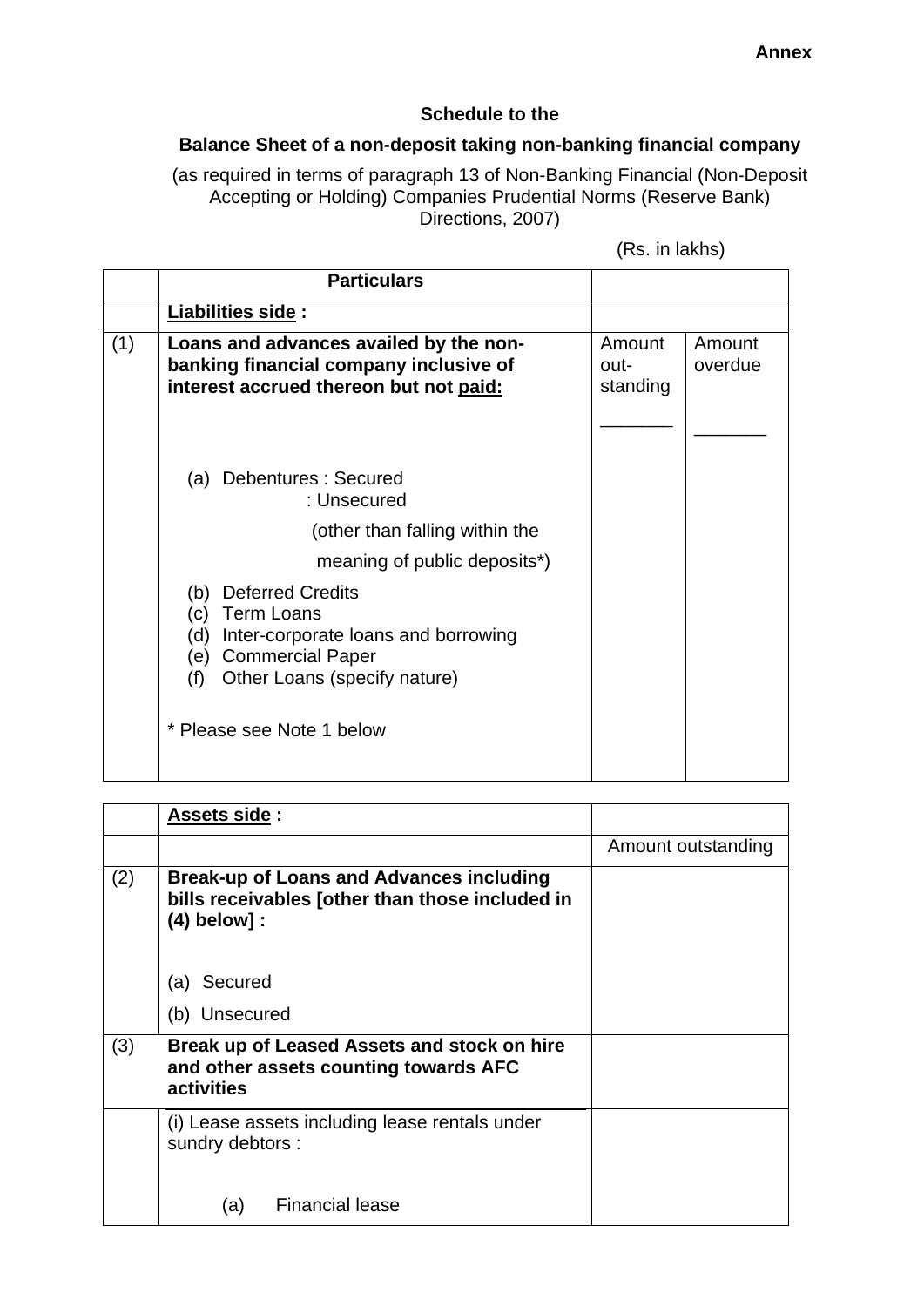|     |       | Operating lease<br>(b)                                                                           |
|-----|-------|--------------------------------------------------------------------------------------------------|
|     | (ii)  | Stock on hire including hire charges under<br>sundry debtors:                                    |
|     |       | (a)<br>Assets on hire<br>(b)<br><b>Repossessed Assets</b>                                        |
|     | (iii) | Other<br><b>AFC</b><br>loans<br>counting<br>towards<br>activities                                |
|     |       | (a)<br>where<br>assets have<br>Loans<br>been<br>repossessed<br>Loans other than (a) above<br>(b) |
|     |       |                                                                                                  |
| (4) |       | <b>Break-up of Investments:</b>                                                                  |
|     |       | Current Investments :                                                                            |
|     | 1.    | Quoted:                                                                                          |
|     |       |                                                                                                  |
|     |       | (i) Shares: (a) Equity                                                                           |
|     |       | (b) Preference                                                                                   |
|     |       | (ii) Debentures and Bonds                                                                        |
|     |       | (iii) Units of mutual funds                                                                      |
|     |       | (iv) Government Securities                                                                       |
|     |       | (v) Others (please specify)                                                                      |
|     |       |                                                                                                  |
|     | 2.    | Unquoted:                                                                                        |
|     | (i)   | Shares:<br>(a) Equity<br>(b) Preference                                                          |
|     | (ii)  | <b>Debentures and Bonds</b>                                                                      |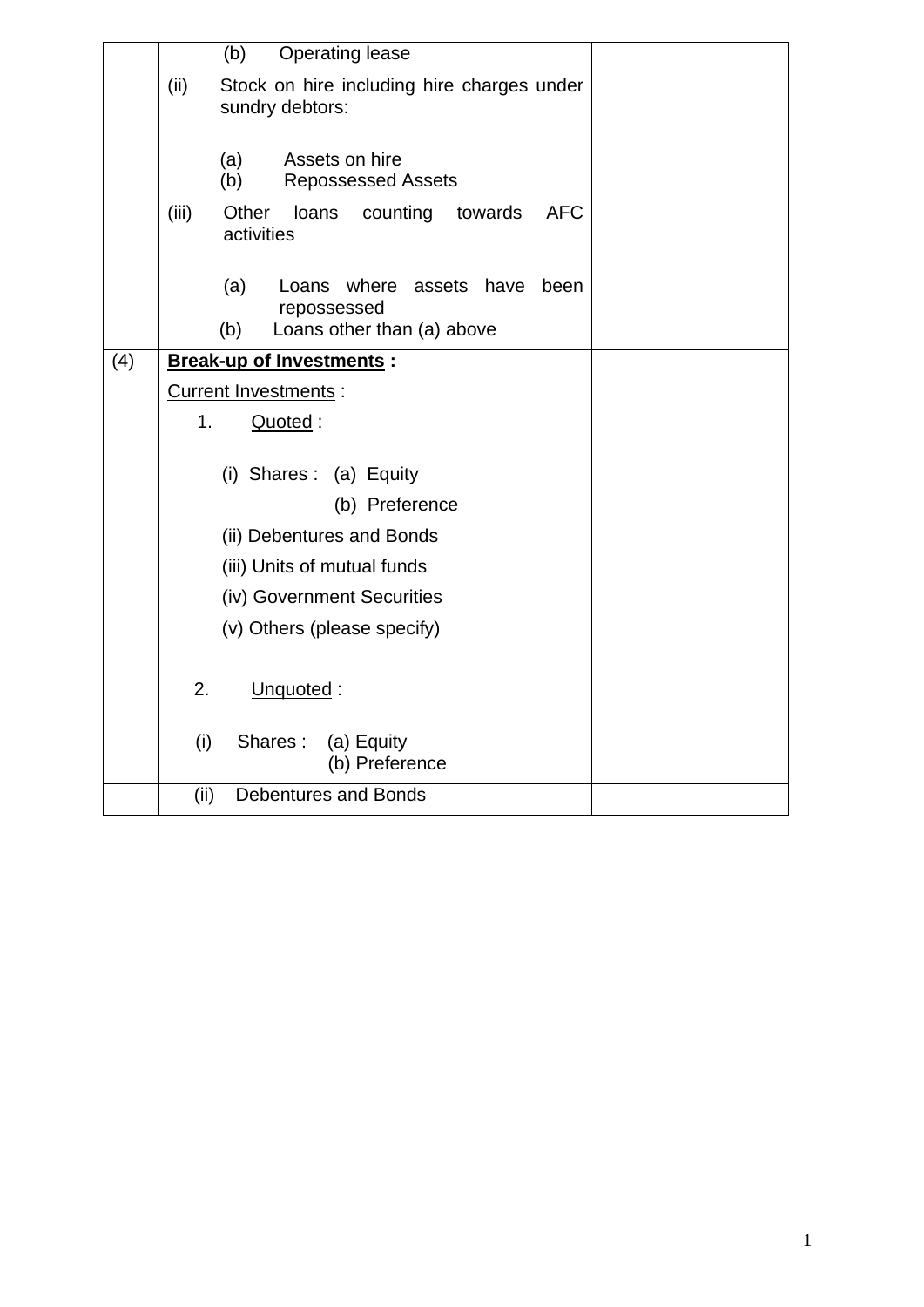|     | (iii)<br>(iv)<br>(v)        | Units of mutual funds<br><b>Government Securities</b><br>Others (please specify)                                                                |                                             |            |           |                                             |
|-----|-----------------------------|-------------------------------------------------------------------------------------------------------------------------------------------------|---------------------------------------------|------------|-----------|---------------------------------------------|
|     | Long Term investments :     |                                                                                                                                                 |                                             |            |           |                                             |
|     | 1 <sub>1</sub><br>Quoted:   |                                                                                                                                                 |                                             |            |           |                                             |
|     |                             | (i)<br>Shares: (a) Equity<br>(b) Preference                                                                                                     |                                             |            |           |                                             |
|     |                             | <b>Debentures and Bonds</b><br>(ii)<br>Units of mutual funds<br>(iii)<br><b>Government Securities</b><br>(iv)<br>(v)<br>Others (please specify) |                                             |            |           |                                             |
|     | 2.                          | Unquoted:                                                                                                                                       |                                             |            |           |                                             |
|     | (i) Shares: (a) Equity      |                                                                                                                                                 |                                             |            |           |                                             |
|     | (b) Preference              |                                                                                                                                                 |                                             |            |           |                                             |
|     | (ii) Debentures and Bonds   |                                                                                                                                                 |                                             |            |           |                                             |
|     | (iii) Units of mutual funds |                                                                                                                                                 |                                             |            |           |                                             |
|     | (iv) Government Securities  |                                                                                                                                                 |                                             |            |           |                                             |
|     | (v) Others (please specify) |                                                                                                                                                 |                                             |            |           |                                             |
|     |                             |                                                                                                                                                 |                                             |            |           |                                             |
|     |                             |                                                                                                                                                 |                                             |            |           |                                             |
| (5) | $(3)$ above :               | Borrower group-wise classification of assets financed as in (2) and                                                                             |                                             |            |           |                                             |
|     |                             | Please see Note 2 below                                                                                                                         |                                             |            |           |                                             |
|     |                             | Category                                                                                                                                        | Amount net of provisions                    |            |           |                                             |
|     |                             |                                                                                                                                                 | Secured                                     |            | Unsecured | Total                                       |
|     |                             | 1. Related Parties **                                                                                                                           |                                             |            |           |                                             |
|     |                             | (a) Subsidiaries                                                                                                                                |                                             |            |           |                                             |
|     |                             | (b) Companies in the same<br>group                                                                                                              |                                             |            |           |                                             |
|     |                             | (c) Other related parties                                                                                                                       |                                             |            |           |                                             |
|     |                             | 2. Other than related parties                                                                                                                   |                                             |            |           |                                             |
|     |                             | Total                                                                                                                                           |                                             |            |           |                                             |
| (6) |                             | Investor group-wise classification of all investments (current and<br>long term) in shares and securities (both quoted and unquoted):           |                                             |            |           |                                             |
|     |                             | Please see note 3 below                                                                                                                         |                                             |            |           |                                             |
|     |                             | Category                                                                                                                                        | Market Value / Break<br>up or fair value or | <b>NAV</b> |           | <b>Book Value</b><br>(Net of<br>Provisions) |
|     |                             |                                                                                                                                                 |                                             |            |           |                                             |